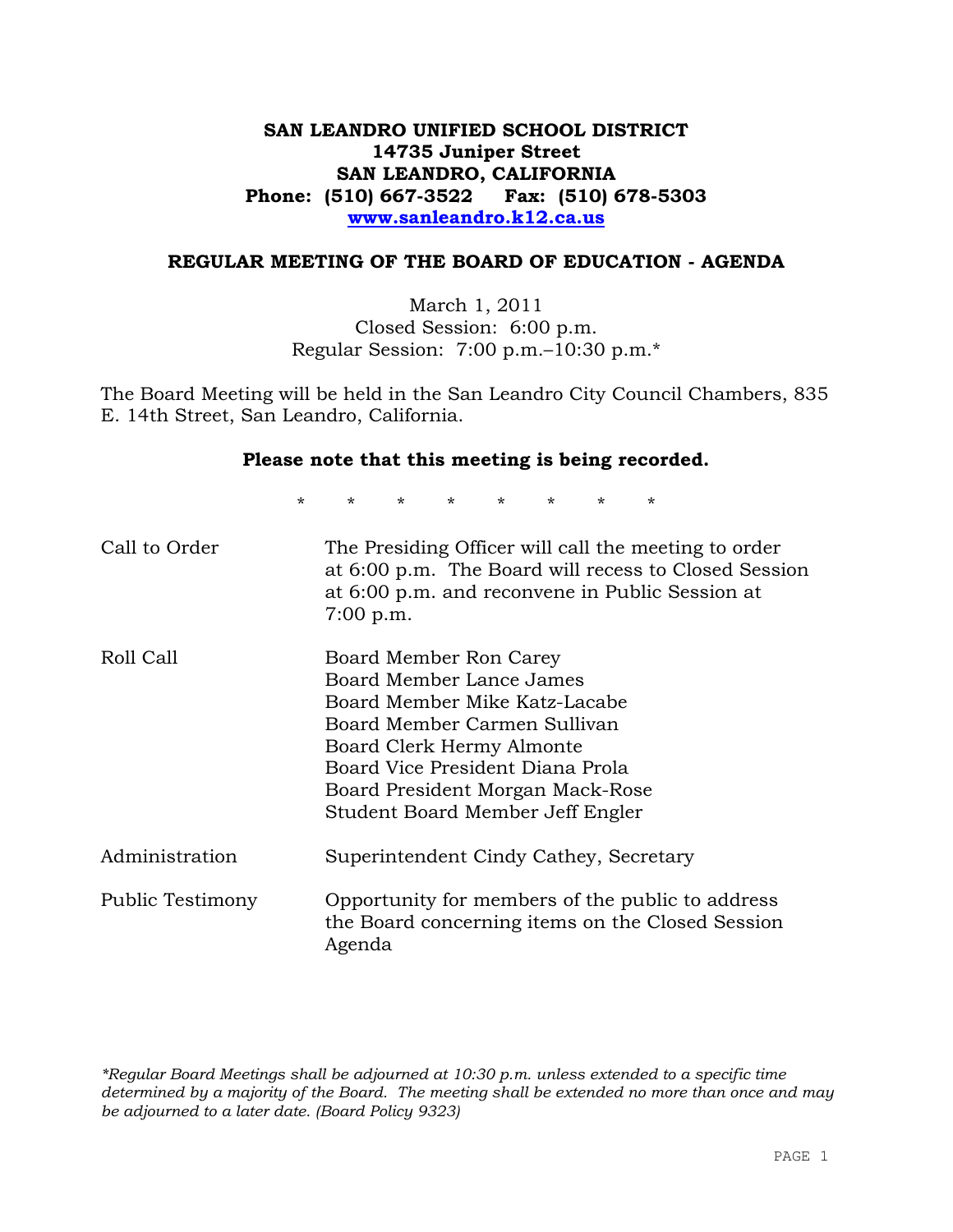Prior to the Public Session, the Board will meet in Closed Session pursuant to Education Code Sections 35146 and 48918(c) and Government Code Sections 54957, 54957.6, and 54956.9.

- a) Student Expulsions
- b) Public Employee Discipline/Dismissal/Release/Hiring
- c) Conference with Labor Negotiator
- d) Conference with Legal Counsel Anticipated Litigation Significant exposure to litigation: 1 case

| Report Closed<br><b>Session Action</b> |                                                                                                       | Motion __________ Second __________ Vote ________ |                                                                                                                                                                                                                                                                                                                                                                                                                                                                                                                                            |
|----------------------------------------|-------------------------------------------------------------------------------------------------------|---------------------------------------------------|--------------------------------------------------------------------------------------------------------------------------------------------------------------------------------------------------------------------------------------------------------------------------------------------------------------------------------------------------------------------------------------------------------------------------------------------------------------------------------------------------------------------------------------------|
| Pledge of Allegiance                   |                                                                                                       |                                                   |                                                                                                                                                                                                                                                                                                                                                                                                                                                                                                                                            |
| Approve Agenda                         |                                                                                                       |                                                   | Approve the Regular Meeting Agenda of March 1, 2011                                                                                                                                                                                                                                                                                                                                                                                                                                                                                        |
|                                        |                                                                                                       | Motion __________ Second __________ Vote ________ |                                                                                                                                                                                                                                                                                                                                                                                                                                                                                                                                            |
| Legal Statement                        |                                                                                                       |                                                   | Members of the audience who wish to address the<br>Board are asked to complete the yellow card available at<br>the entrance and submit it to the Board's Administrative<br>Assistant. Speakers who have completed the card will be<br>called when the item is reached on the agenda or, for<br>non-agenda items, during the Public Testimony. Cards<br>are to be turned in before the item is reached on the<br>agenda. Please note that this meeting is being recorded.                                                                   |
|                                        | 54954.2(a)                                                                                            |                                                   | State law prohibits the Board of Education from taking<br>any action on or discussing items that are not on the<br>posted agenda except to A) briefly respond to statements<br>made or questions posed by the public in attendance; B)<br>ask questions for clarification; C) provide a reference to a<br>staff member or other resource for factual information in<br>response to the inquiry; or D) ask a staff member to<br>report back on the matter at the next meeting and/or put<br>it on a future agenda. (Government Code Section |
| <b>PRESENTATION</b>                    |                                                                                                       |                                                   |                                                                                                                                                                                                                                                                                                                                                                                                                                                                                                                                            |
| $7:00-7:05$ p.m.<br>$\ast$             | K to College Acknowledgement                                                                          |                                                   |                                                                                                                                                                                                                                                                                                                                                                                                                                                                                                                                            |
|                                        | The Board of Education and Superintendent will<br>recognize the K to College School Supply Initiative |                                                   | Program who provided 3,998 free school supply kits for                                                                                                                                                                                                                                                                                                                                                                                                                                                                                     |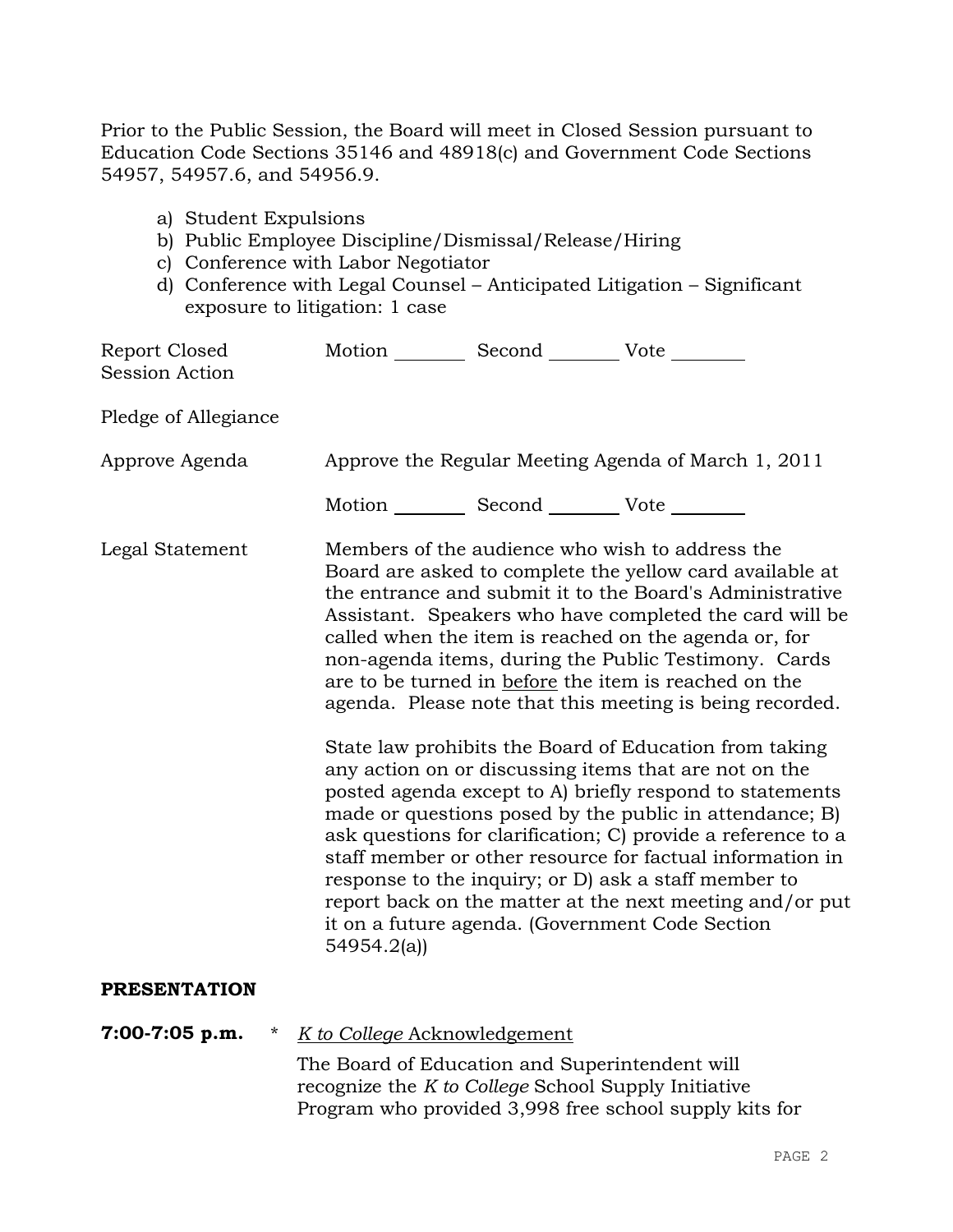our K-12 San Leandro students in the fall, the majority of whom are low income. San Leandro Unified School District is fortunate to be a recipient of the *K to College* School Supply Initiative (SSI) whose goal was to provide students with the beginning of the year materials necessary to achieve in school as their other peers do. In addition, this past month, *K to College* also provided every K-3 student in the District a free dental kit. The school supply distribution list is as follows:

| <b>School</b>   | # of Kits |
|-----------------|-----------|
| Garfield        | 172       |
| Jefferson       | 276       |
| Madison         | 90        |
| McKinley        | 215       |
| Monroe          | 157       |
| Roosevelt       | 102       |
| Washington      | 181       |
| Wilson          | 831       |
| <b>Bancroft</b> | 546       |
| Middle          |           |
| Muir Middle     | 450       |
| <b>SLHS</b>     | 912       |
| Lincoln         | 66        |

# **7:05-7:15 p.m.** \* Keep the Music Rockin' Foundation

T.W. "Rick" Richards, CEO of Keep Music Rockin' Foundation, will provide an update on the foundation's current efforts on behalf of music support in our San Leandro schools. In keeping with their mission to promote awareness of the importance of music in our schools and to raise funds to enhance and enrich the learning experiences of students, the presentation will include its fundraising efforts and areas of support for our music students.

## **7:15-7:25 p.m.** \* Layoff process

 John Thompson, Senior Director II, Human Resources, will provide a presentation on the layoff process for certificated employees. This presentation will include a review of the timeline, applicable education code(s) and layoff procedures.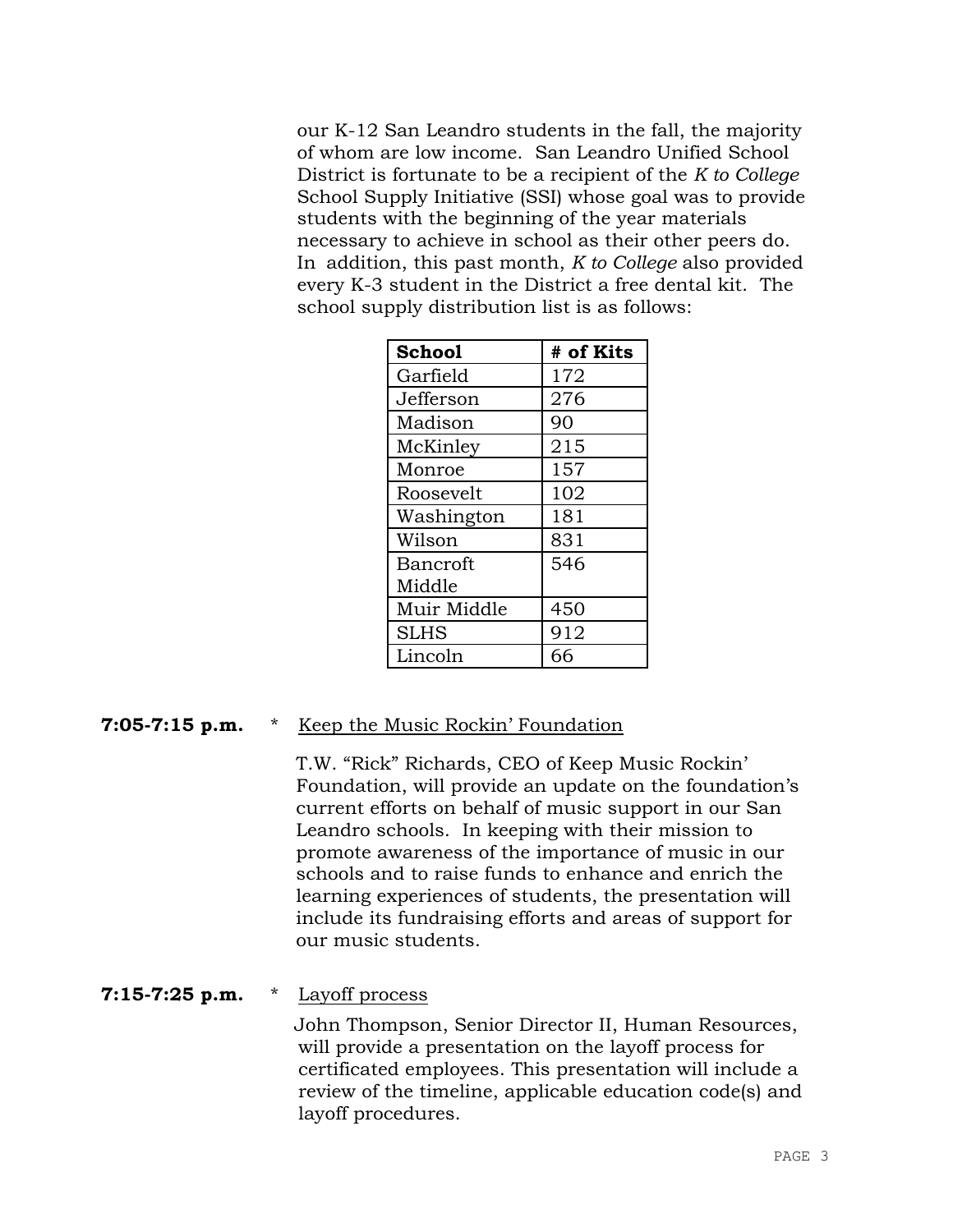## **7:25-7:35 p.m. PUBLIC TESTIMONY ON NON-AGENDA ITEMS**

Members of the audience, who wish to address the Board, please complete the yellow card available at the entrance and submit it to the Board's Administrative Assistant. Cards are to be turned in before the item is reached on the agenda.

**7:35-8:10 p.m. REPORTS**

Correspondence Student Board Member Report Union Representative Reports Superintendent's Report

Board Committee Reports

- Communication
- City/District Liaison
- Facilities/Technology

## **8:10-8:25 p.m. CONSENT ITEMS**

These items are considered routine and may be enacted by a single motion. At the request of any member of the Board, any item on the consent agenda shall be removed and given individual consideration for action as a regular agenda item. Human Resources

| $2.1 - C$<br>Acceptance of<br>Personnel Report                                    | <b>Staff Recommendation:</b><br>Accept Personnel Report as submitted. |                                               |                                                   |
|-----------------------------------------------------------------------------------|-----------------------------------------------------------------------|-----------------------------------------------|---------------------------------------------------|
|                                                                                   |                                                                       | Motion Second Vote                            |                                                   |
| $2.2 - C$<br>Job Description for<br>the Theater Facilities<br>Supervisor Position | <b>Staff Recommendation:</b><br>once funding is in place.             | Approve the Theater Facilities Supervisor job | description and direct staff to post the position |
|                                                                                   |                                                                       | Motion Second Vote                            |                                                   |
| <b>Educational Services</b>                                                       |                                                                       |                                               |                                                   |
| $3.1 - C$<br>Non-Public<br>School/Agency<br>Contract                              | <b>Staff Recommendation:</b>                                          | for the $2010-2011$ school year.              | Approve the non-public school/agency contract     |
|                                                                                   |                                                                       | Motion Second Vote                            |                                                   |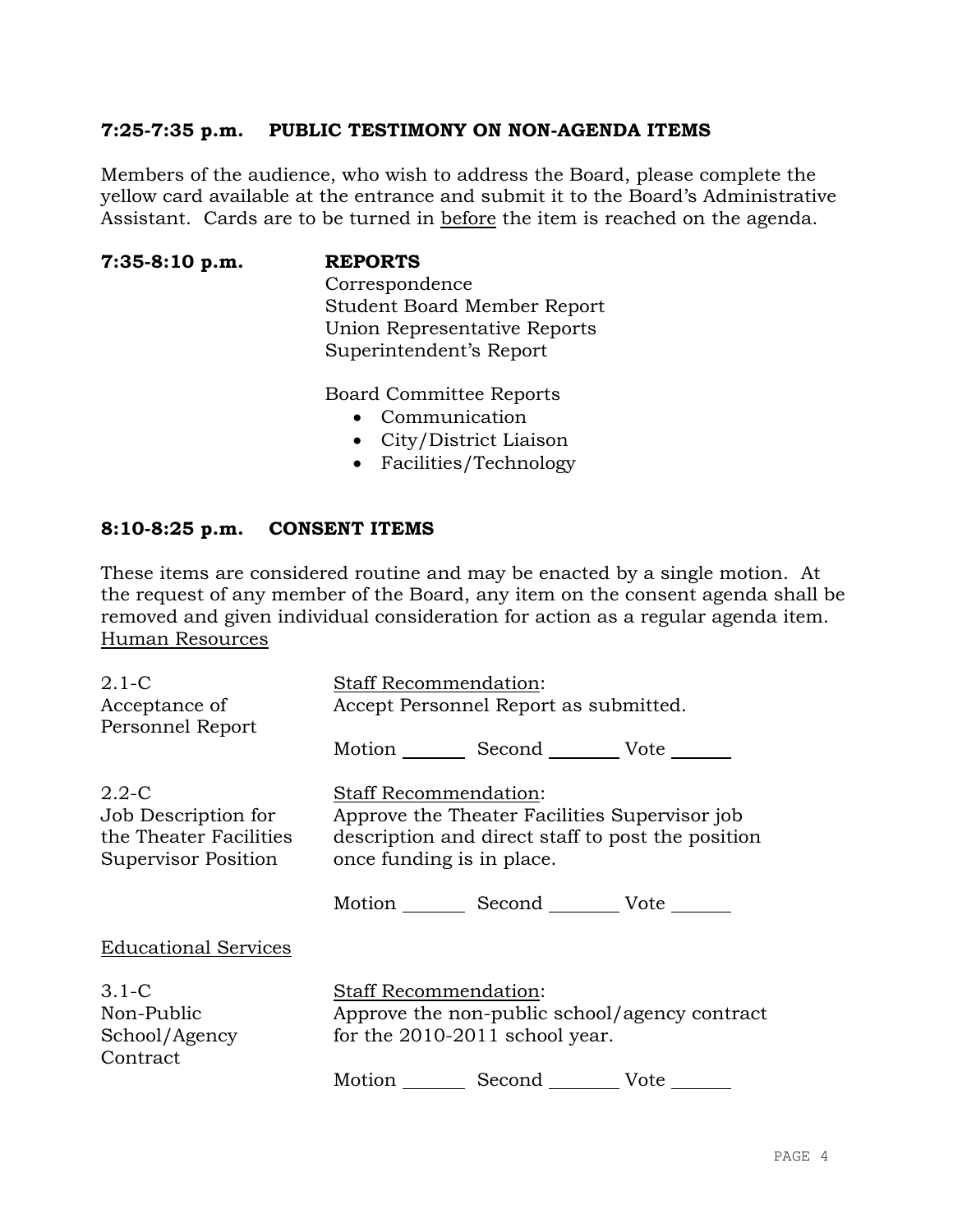| $3.2-C$<br>Recommendation for<br>Readmission from<br>Expulsion                                                                                                                                                                           | <b>Staff Recommendation:</b><br>Approve the recommendation from the Director of<br>Student Support Services for readmission from<br>expulsion for student $E13-09/10$ who has<br>satisfactorily completed the terms of his<br>rehabilitation plan and is eligible to return to a<br>comprehensive program. |  |
|------------------------------------------------------------------------------------------------------------------------------------------------------------------------------------------------------------------------------------------|------------------------------------------------------------------------------------------------------------------------------------------------------------------------------------------------------------------------------------------------------------------------------------------------------------|--|
|                                                                                                                                                                                                                                          | Motion _________ Second __________ Vote _______                                                                                                                                                                                                                                                            |  |
| $3.3 - C$<br>Recommendation for<br>Readmission from<br>Expulsion                                                                                                                                                                         | Staff Recommendation:<br>Approve the recommendation from the Director of<br>Student Support Services for readmission from<br>expulsion for student $E19-09/10$ who has<br>satisfactorily completed the terms of his<br>rehabilitation plan and is eligible to return to a<br>comprehensive program.        |  |
|                                                                                                                                                                                                                                          | Motion _________ Second __________ Vote _______                                                                                                                                                                                                                                                            |  |
| $3.4-C$<br>Recommendation for<br>Readmission from<br>Expulsion                                                                                                                                                                           | Staff Recommendation:<br>Approve the recommendation from the Director of<br>Student Support Services for readmission from<br>expulsion for student $E15-09/10$ who has<br>satisfactorily completed the terms of his<br>rehabilitation plan and is eligible to return to a<br>comprehensive program.        |  |
|                                                                                                                                                                                                                                          | Motion _________ Second __________ Vote _______                                                                                                                                                                                                                                                            |  |
| $3.5-C$<br>Memorandum of<br>Understanding (MOU)<br>Between the San<br>Leandro Education<br>Foundation (SLED) and<br>the San Leandro<br>Unified School District<br>for Grant Partnerships<br>from March $1, 2011$<br>through December 31, | <b>Staff Recommendation:</b><br>Approve the Memorandum of Understanding<br>(MOU) Between the San Leandro Education<br>Foundation (SLED) and the San Leandro Unified<br>School District for Grant Partnerships from March<br>1, 2011 through December 31, 2011.                                             |  |
| 2011                                                                                                                                                                                                                                     | Motion<br>Vote                                                                                                                                                                                                                                                                                             |  |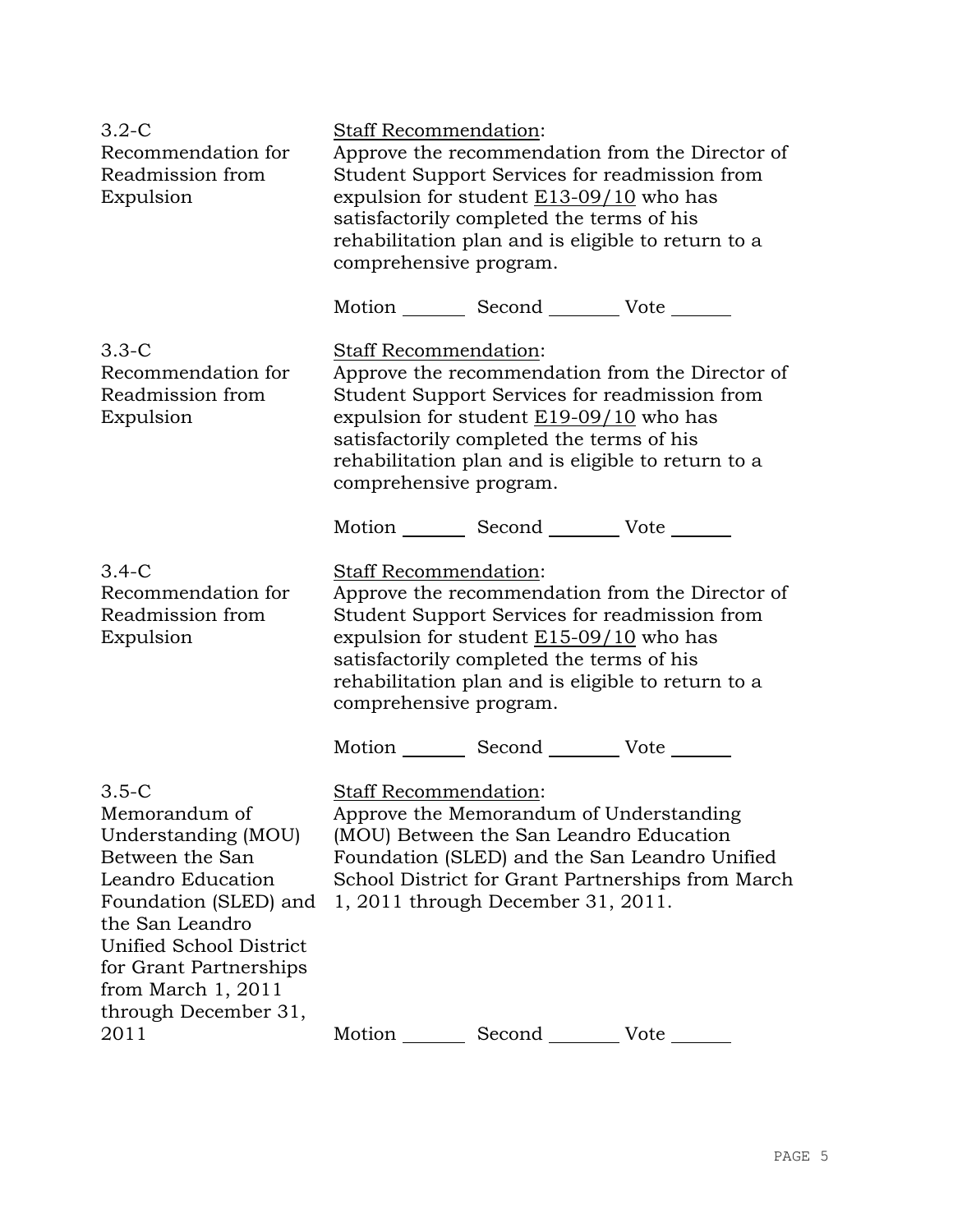| $3.6-C$<br>Memorandum of<br>Understanding<br>Between San Leandro<br>Unified School District<br>and Girl's Incorporated<br>Fred T. Korematsu<br>Campus for the 2010- | Staff Recommendation:<br>school year.                           |        | Approve the Memorandum of Understanding<br>between San Leandro Unified School District and<br>Girl's Incorporated at San Leandro High School<br>Fred T. Korematsu Campus for the 2010-2011      |
|---------------------------------------------------------------------------------------------------------------------------------------------------------------------|-----------------------------------------------------------------|--------|-------------------------------------------------------------------------------------------------------------------------------------------------------------------------------------------------|
| 2011 School Year                                                                                                                                                    |                                                                 |        | Motion _________ Second __________ Vote _______                                                                                                                                                 |
| Business & Operations                                                                                                                                               |                                                                 |        |                                                                                                                                                                                                 |
| $4.1-C$<br>Resolution $#11-11$ to<br>Declare Certain<br>Equipment Surplus<br>and/or Obsolete                                                                        | Staff Recommendation:                                           |        | Adopt Resolution #11-11 to declare certain<br>equipment surplus and/or obsolete due to the age<br>and condition of the designated equipment.<br>Motion _________ Second __________ Vote _______ |
| Facilities & Construction                                                                                                                                           |                                                                 |        |                                                                                                                                                                                                 |
| $5.1 - C$<br>Notice of Completion<br>for the Garfield<br><b>Elementary School</b><br>Restroom Renovation<br>Project                                                 | Staff Recommendation:<br>Project.                               |        | Approve the Notice of Completion (NOC) for the<br>Garfield Elementary School Restroom Renovation<br>Motion _________ Second __________ Vote _______                                             |
| $5.2-C$<br>Notice of Completion<br>for the Monroe<br><b>Elementary School</b><br><b>Restroom Renovation</b><br>Project                                              | Staff Recommendation:<br>Project.                               |        | Approve Notice of Completion (NOC) for the<br>Monroe Elementary School Restroom Renovation<br>Motion _________ Second __________ Vote _______                                                   |
| $5.3-C$<br>Amendment #4 to the<br>Vista Environmental<br>Consulting<br><b>Professional Services</b><br>Agreement to Include<br>Measure B Summer<br>2011 Projects    | <b>Staff Recommendation:</b><br>Summer 2011 Projects.<br>Motion | Second | Approve Amendment #4 in the amount of<br>\$168,610 to the Vista Environmental Consulting<br>Professional Services Agreement for Measure B<br>Vote                                               |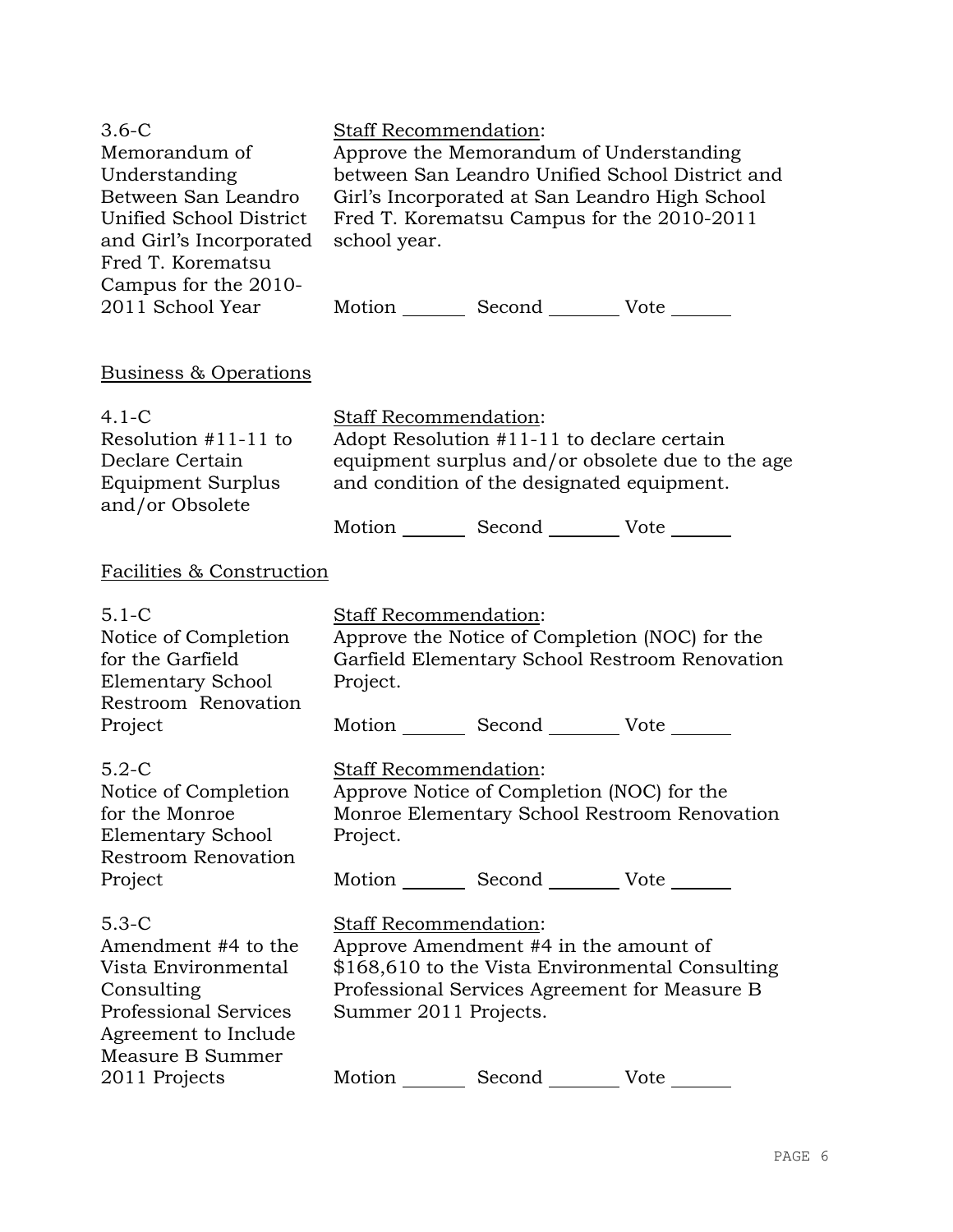# **8:25-9:10 p.m. ACTION ITEMS**

These items are presented for action at this time. Some may have been reviewed at a previous meeting.

Human Resources

| $2.1 - A$              | <b>Staff Recommendation:</b> |                                      |                                                     |
|------------------------|------------------------------|--------------------------------------|-----------------------------------------------------|
| Resolution $#11-12$    |                              | Adopt Resolution #11-12 Reduction or |                                                     |
| Reduction or           |                              |                                      | Elimination of certain Particular Kinds of Services |
| Elimination of Certain |                              | for the $2011-2012$ school year.     |                                                     |
| Particular Kinds of    |                              |                                      |                                                     |
| Services for the 2011- |                              |                                      |                                                     |
| 2012 School Year       | Motion                       | Second                               | Vote                                                |

# **9:10-9:25 p.m. CONFERENCE**

These items are submitted for advance planning and to assist the Board in establishing future agenda items. The Board may, however, take action on the following:

| <b>General Services</b> |  |
|-------------------------|--|
|                         |  |

| $1.1-CF$<br>2011 CSBA Delegate<br>Assembly Election                                                                       | <b>Staff Recommendation:</b><br>Delegate Assembly.        | The Board will discuss and consider the<br>submission of a ballot for the 2011 CSBA |                                                  |
|---------------------------------------------------------------------------------------------------------------------------|-----------------------------------------------------------|-------------------------------------------------------------------------------------|--------------------------------------------------|
|                                                                                                                           |                                                           | Motion Second Vote                                                                  |                                                  |
| Facilities & Construction                                                                                                 |                                                           |                                                                                     |                                                  |
| $5.1-CF$<br>Selection of Architect<br>Firms for Professional<br>Design Support for<br>November 2010<br>General Obligation | <b>Staff Recommendation:</b><br>Obligation Bond Election. | Approve the recommended Measure "M"<br>Architecture Pool to complete the projects   | designated in the November 2010 Facility General |
| Bond                                                                                                                      | Motion                                                    | Second                                                                              | Vote                                             |

Motion Second Vote

## **9:25 p.m. ADDITIONAL SUGGESTIONS AND COMMENTS FROM BOARD MEMBERS**

| <b>ANNOUNCEMENT</b> | <b>Board of Education Meetings</b>    |  |  |
|---------------------|---------------------------------------|--|--|
|                     | Special Board Meeting – March 8, 2011 |  |  |